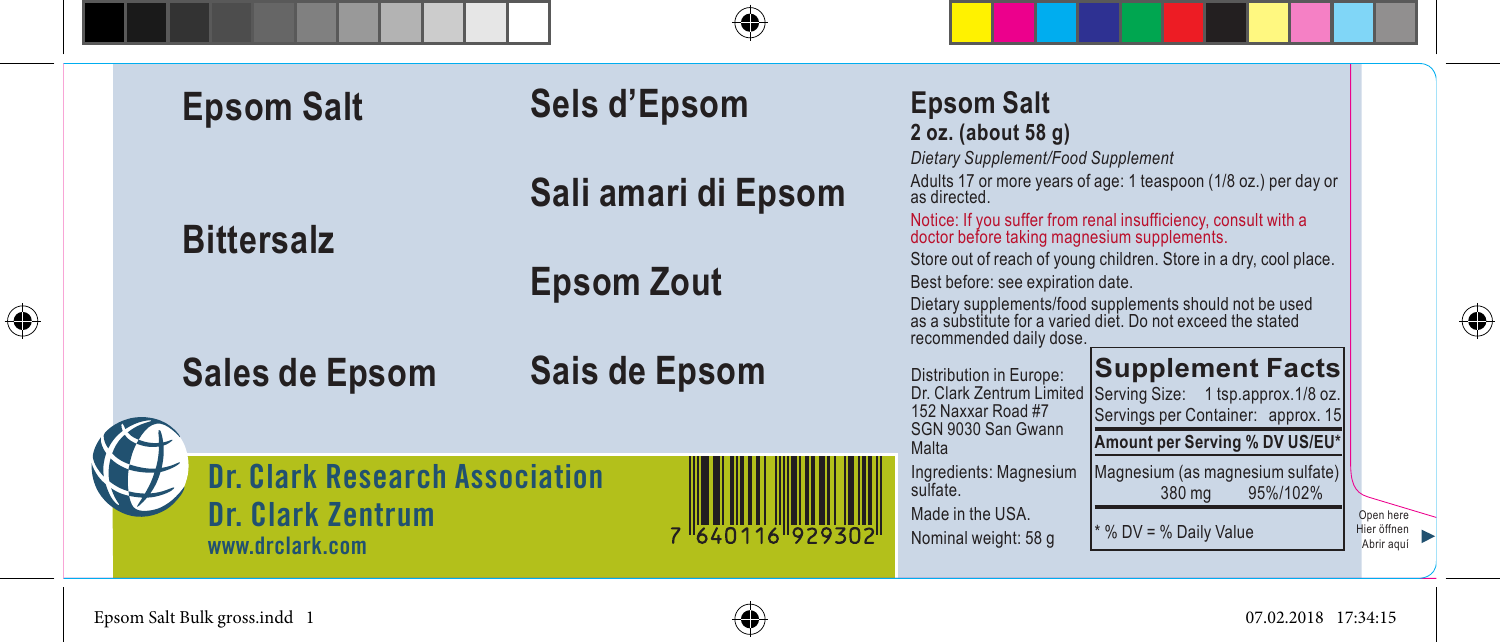⊕

# **Epsom Zout**

### **ca. 58 g**

*Voedingssupplement*

Volwassenen vanaf 17 jaar: 1 theelepel per dag of zoals aanbevolen.

Opmerking: Personen met nierinsufficiëntie moeten een arts raadplegen voor gebruik Epsom Zout.

Buiten bereik en zicht van jonge kinderen houden. Droog en op kamertemperatuur bewaren.

Uiterste gebruiksdatum: voedingssupplement niet meer gebruiken na datum vermeld achter 'exp'.

Voedingssupplementen mogen niet als vervanging van een gevarieerde en evenwichtige voeding en van een gezonde levensstijl gebruikt worden. De aanbevolen dagelijkse portie niet overschrijden.





### **Voedingswaarde**

| Dosis:                            | 1 theelepel (ong.4 gram) |  |  |  |  |  |  |  |  |
|-----------------------------------|--------------------------|--|--|--|--|--|--|--|--|
| Doseringen per pakket:            | 15                       |  |  |  |  |  |  |  |  |
| 4 gram bevatten                   | ADH US/ADH EU*           |  |  |  |  |  |  |  |  |
| Magnesium (als magnesium sulfaat) |                          |  |  |  |  |  |  |  |  |
| 380 mg                            | 95%/102%                 |  |  |  |  |  |  |  |  |

\*ADH = Aanbevolen Dagelijkse Hoeveelheid

Ingrëdienten: magnesiumsulfaat. Geproduceerd in de VS. Nominale hoeveelheid: 58 g Distributeur Nederland: Clark Nederland www.clarknederland.nl info@clarknederland.nl



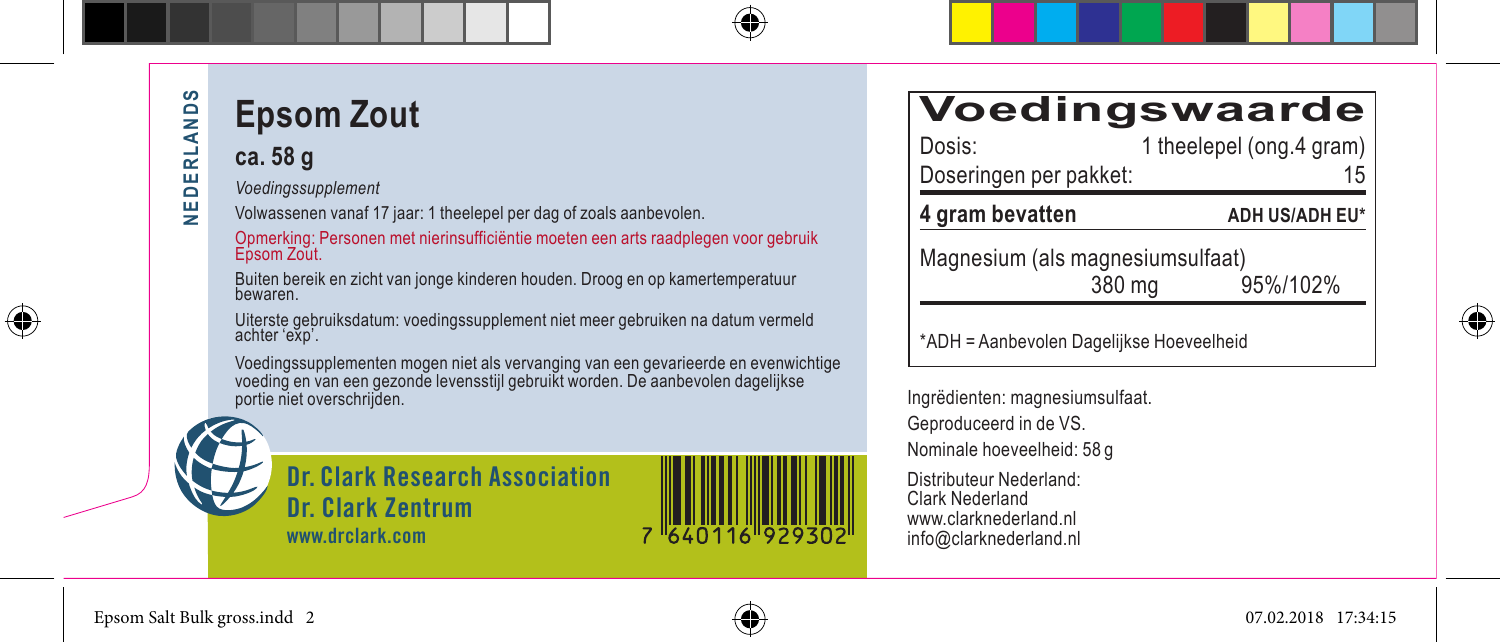⊕

### **Bittersalz**

**ca. 58 g**

*Nahrungsergänzungsmittel*

Erwachsene ab 17 Jahren: 1 Teelöffel täglich oder gemäss Empfehlung.

Hinweis: Personen, die an einer Niereninsuffizienz leiden oder aus anderen Gründen eine magnesiumreduzierte Diät einhalten sollten, sollten einen Arzt konsultieren, bevor sie Magnesiumsulfat supplementieren.

Ausserhalb der Reichweite von kleinen Kindern lagern. An einem kühlen, trockenen Ort lagern.

Mindestens haltbar bis: siehe Verfalldatum auf der Vorderseite, mit "exp" gekennzeichnet.

Nahrungsergänzungsmittel sind kein Ersatz für eine ausgewogene und abwechslung-<br>sreiche Ernährung. Angegebene empfohlene Tagesdosis nicht überschreiten.



**Dr. Clark Research Association Dr. Clark Zentrum www.drclark.com**

# **Nährwerttabelle**<br>Einnahmeempfehlung: 1 Teelöffel (ca. 4 Gramm)

1 Teelöffel (ca. 4 Gramm) Einheiten pro Packung: eta. 15 **1 Teelöffel enthält US RDA/EU RDA\***

Magnesium (als Magnesiumsulfat)

95%/102%

\*RDA = empfohlene Tagesdosis gemäss 21 CFR 101 (US) bzw. EU Richtlinie 2008/100/EG (EU), umgesetzt für Deutschland in der Nährwert-Kennzeichnungsverordnung.

#### Zutaten: Magnesiumsulfat.

Hergestellt in den Vereinigten Staaten.

Nennfüllmenge: 58 g Vertrieb in Europa: Dr. Clark Zentrum Limited, 152 Naxxar Road #7, SGN 9030 San Gwann, Malta.





7 640116 929302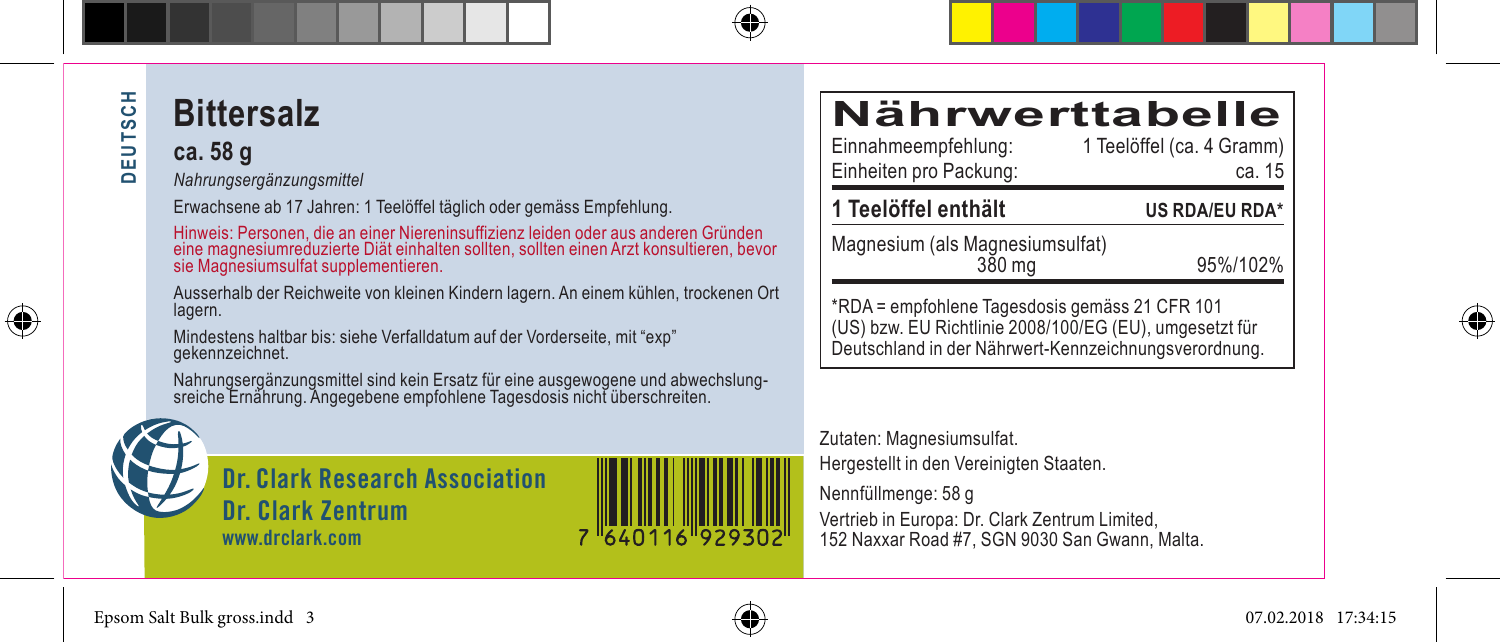# PORTUGUÊS **PORTUGUÊS**

⊕

# **Sais de Epsom**

**ca. 58 g**

*Suplemento alimentar*

Adultos de 17 anos: 1 colher de chá por dia ou como recomendado.

Aviso: Se você sofre de insuficiência renal, consulte um médico antes de tomar suplementos de magnésio.

Guardar fora do alcance das crianças de tenra idade. Armazenar em local fresco e seco.

Melhor antes: ver data de caducare, marcado "exp".

Os suplementos alimentares não devem ser utilizados como substitutos de um regime alimentar variado. Não exceda a dose diária recomendada.



**Dr. Clark Research Association Dr. Clark Zentrum www.drclark.com**



| <b>Valor alimentício</b> |  |  |  |  |  |  |  |  |  |  |
|--------------------------|--|--|--|--|--|--|--|--|--|--|
|                          |  |  |  |  |  |  |  |  |  |  |

| Dosagem:               | 1 colher de chá (aprox. 4 gramos) |    |
|------------------------|-----------------------------------|----|
| Porções por embalagem: |                                   | 15 |

**4 gramos contêm DDR US/DDR UE\***

Magnésio (como sulfato de magnésio)<br>380 mg 95%/102%

\*DDR = Dose Diária Recomendada



Ingredientes: sulfato di magnésio. Fabricado nos EUA. Peso nominal: 58 g

Distribuidor en España y Portugal: Natur & Clark SL, c / Hortaleza 106 28004 Madrid, España 26.00011533/M

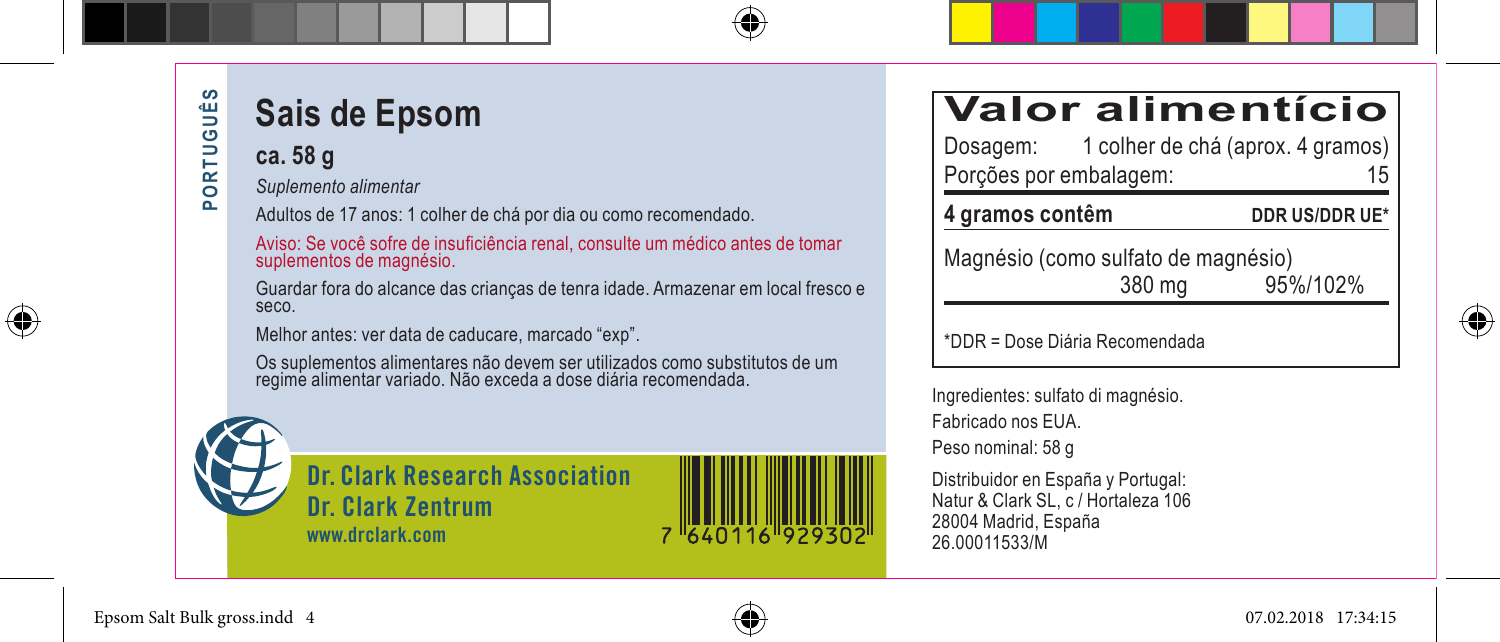### **ESPAÑOL**  SPAÑOL ш

⊕

**Sales de Epsom**

### **ca. 58 g**

*Complemento alimenticio*

Adultos de 17 años: 1 cucharadita al día, o según lo recomendado.

Aviso: Si usted sufre de insuficiencia renal, consulte con un médico antes de tomar suplementos de magnesio.

Manténgase fuera del alcance de los niños más pequeños. Almacenar en un lugar fresco y seco.

Consumir preferentemente antes de: vea fecha de caducidad, marcada "exp".

Los complementos alimenticios no deben utilizarse como sustituto de una dieta equilibrada. No superar la dosis diaria expresamente recomendada.



**Dr. Clark Research Association Dr. Clark Zentrum www.drclark.com**

# **Valor alimenticio**<br>Dosificación: 1 cucharadita (aprox. 4 gramas)

1 cucharadita (aprox. 4 gramas)<br>15 Dosis por envase:

**4 gramas contienen CDR US/CDR UE\***

Magnesio (como sulfato de magnesio)<br>380 mg 95%/102%

\*CDR = Cantidad Diaria Recomendada

Ingredientes: sulfato de magnesio. Fabricado en los EEUU. Peso nominal: 58 g Distribuidor en España y Portugal: Natur & Clark SL, c / Hortaleza 106 28004 Madrid, España 26.00011533/M

⊕

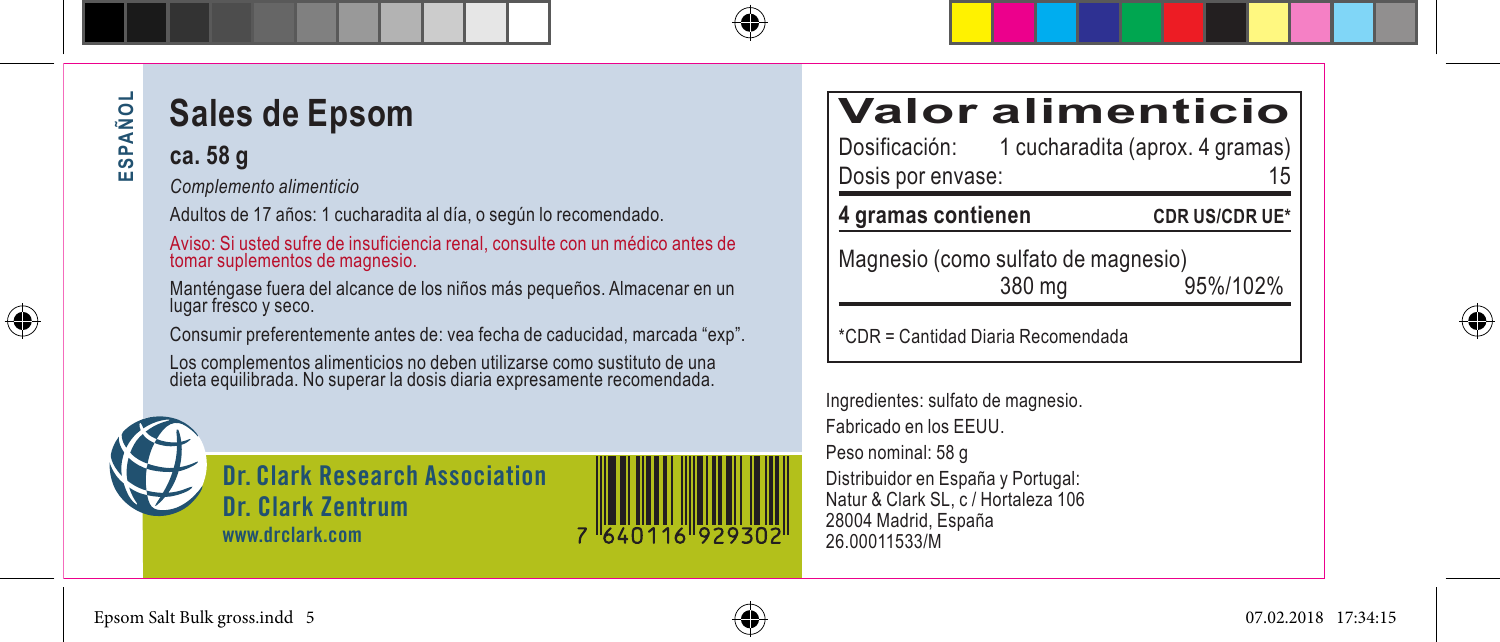### **ITALIANO ITALIANO**

⊕

### **Sali Amari di Epsom**

#### **ca. 58 gr**

*Integratore alimentare*

Adulti da 17 anni: 1 cucchiaino al giorno o come raccomandato.

Avviso: Se soffrite di insufficienza renale, consultate il vostro medico prima di prendere il solfato di magnesio.

Mantenere fuori dalla portata dei bambini piccoli. Conservare in luogo fresco e asciutto.

Da consumarsi entro: vedere data di scadenza, indicata "exp".

Gli integratori alimentari non vanno intesi come sostituto di una dieta variata. Non eccedere la dose giornaliera raccomandata.



**Dr. Clark Research Association Dr. Clark Zentrum www.drclark.com**



| <b>Valore alimentare</b> |  |  |  |
|--------------------------|--|--|--|
|                          |  |  |  |
|                          |  |  |  |

| 4 grammi contengono |  | <b>RDA US/RDA UE*</b>            |    |
|---------------------|--|----------------------------------|----|
| Dosi per contenuto: |  |                                  | 15 |
| Posologia:          |  | 1 cucchiaino da tè (ca.4 grammi) |    |

Magnesio (come solfato di magnesio)<br>380 mg 380 mg 95%/102%

\*RDA = Razione Giornaliera Raccomandata

Ingredienti: solfato di magnesio. Fabbricato negli Stati Uniti. Peso nominale: 58 gr

Agente esclusivo Italia: Dr. Clark Service di Marina Cosati Via Montarinetta 1 6900 Lugano Svizzera



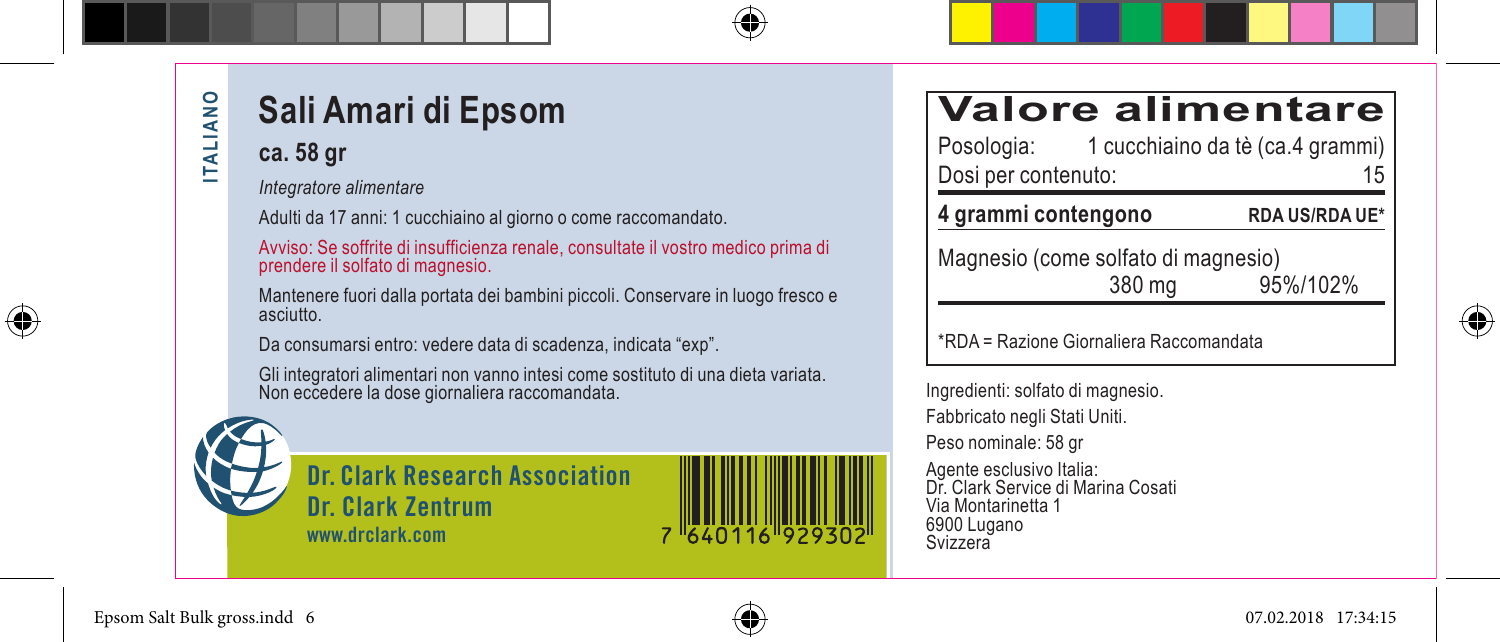# FRANÇAIS **FRANÇAIS**

⊕

### **Sels d'Epsom environ 58 g**

*Complément alimentaire*

Adultes à partir de 17 ans: 1 cuillère à café par jour ou tel que recommandé.

#### Avertissement: Si vous souffrez d'insuffisance rénale, consultez un médecin avant de prendre des suppléments de magnésium.

Tenir hors de la portée des jeunes enfants. À conserver dans un endroit frais et sec.

À consommer de préférence avant: voir date de péremption, marquée "exp".

Les compléments alimentaires ne doivent pas être utilisés comme substituts d'un régime alimentaire varié. Ne pas dépasser la dose journalière indiquée.

**Dr. Clark Research Association Dr. Clark Zentrum www.drclark.com**

# **Valeur nutritionnelle**<br>Dose recommandée: 1 cuillère à thé (env. 4 q)

1 cuillère à thé (env.  $4$  g) Nombre de doses rec.par boîte: 15

**1 cuillère à thé contient AJR US/AJR UE\***

Magnésium (en tant que sulfate de magnésium) 380 mg 95%/102%

\*AJR = Apport Journalier Recommandé

Ingrédients: sulfate de magnésium. Fabriqué aux États-Unis.

Poids nominal: environ 58 g.

Distribution en Europe: Dr. Clark Zentrum Limited, 152 Naxxar Road #7, SGN 9030 San Gwann, Malta.